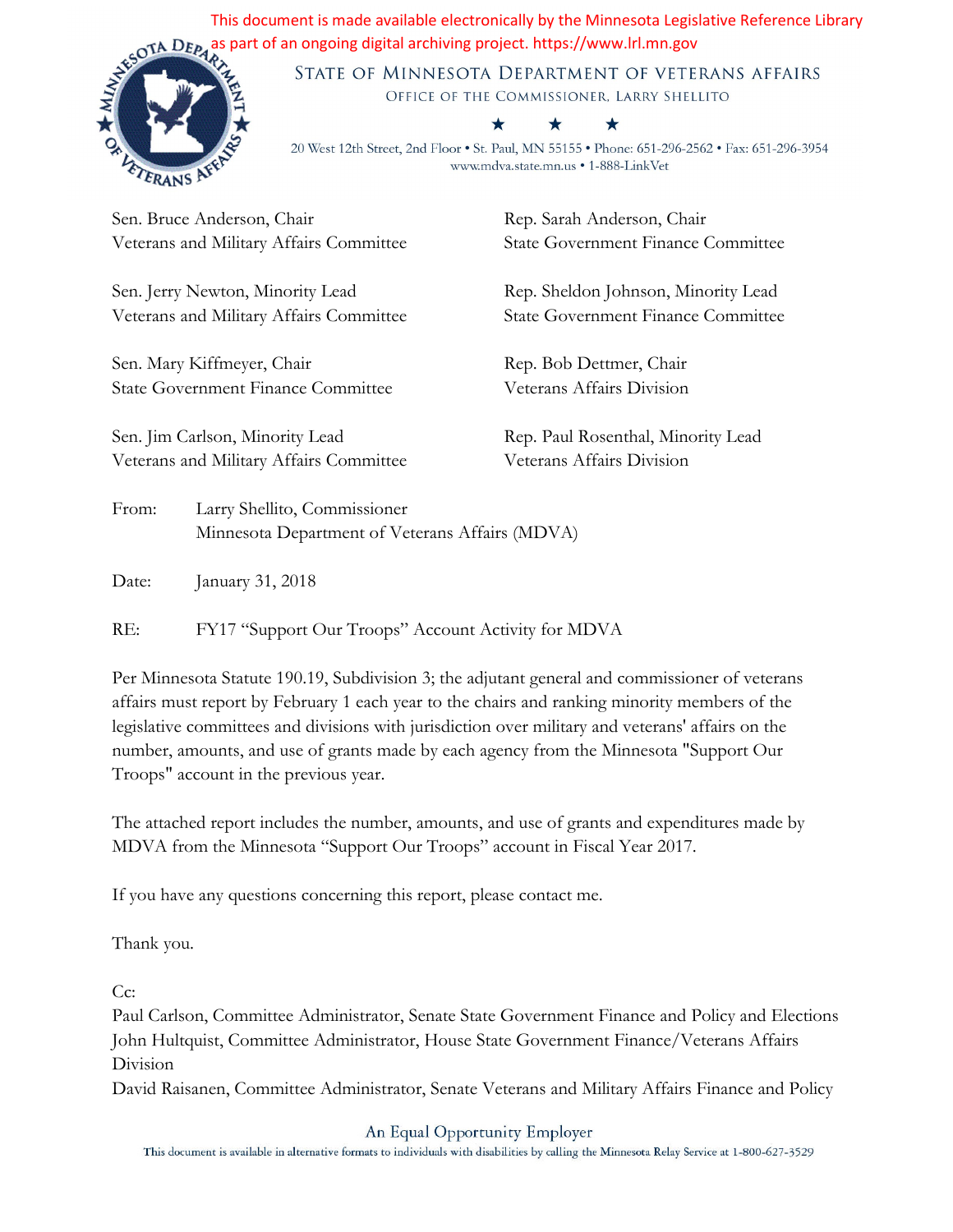## **Minnesota Department of Veterans Affairs Support Our Troops Grants for FY17**

**\$192,329 – Veterans Service Organizations –** Grants to the American Legion, VFW, Vietnam Veterans of America, Paralyzed Veterans of America, Military Order of the Purple Heart and the Disabled American Veterans. Funds are used to support the assistance provided to veterans and their families by Congressionally Chartered Veterans Service Organizations. These grants supplement grant funding provided pursuant to Minnesota Laws 2017, 1<sup>st</sup> Special Session, Chapter 4, Article 1, Section 38, Subdivision 2.

**<u>\$74,000 – American Legion</u>** – Promotion and enhancement of the American Legion's 100<sup>th</sup> Anniversary Conference in Minnesota (August 2018). Grant was executed and funds committed in FY17, actual expenditures will occur in FY18.

**\$20,400 – American Legion –** Advertising and promotion of Veterans Service Organizations, County Veterans Service Offices, MDVA and LinkVet through vehicle and boat wraps for professional fishermen. Grant was executed and funds committed in FY17, actual expenditures will occur in FY18.

**\$32,500 – AMVET's –** Office technology improvements and computerization. Grant was executed and funds committed in FY17, actual expenditures will occur in FY18.

**\$10,000 – DAV –** Minnesota Military Radio outreach event. Grant was executed and funds committed in FY17, actual expenditures will occur in FY18.

**\$25,000 – Paralyzed Veterans of America –** Travel expenses for participation in National Wheelchair Games. Grant was executed and funds committed in FY17, actual expenditures will occur in FY18.

**\$18,515 – ARS Bellum –** Improving the mental health of veterans through art therapy. FY17 expenditures were \$5,586, the remaining amount of \$12,929 is expected to be accounted for in FY18.

**\$20,000 – Fishing for Life –** Providing outdoor and recreational opportunities for veterans and their families. Grant was executed and funds committed in FY17, actual expenditures will occur in FY18.

**\$45,000 – Lutheran Social Services –** Provide in-house counseling, consultation and coaching for immediate family members caring for veterans and/or veterans caring for their family members. Grant was executed in FY17, actual expenditures will occur in FY18.

**(\$2,900) – Lutheran Social Services –** refunds from prior year funding to assist with staff salary and LSS intensive counseling for homeless Hearth Connection Veteran Clients – to move individuals out of the GPD (Grants Per Diem) into independent living with counseling/support services.